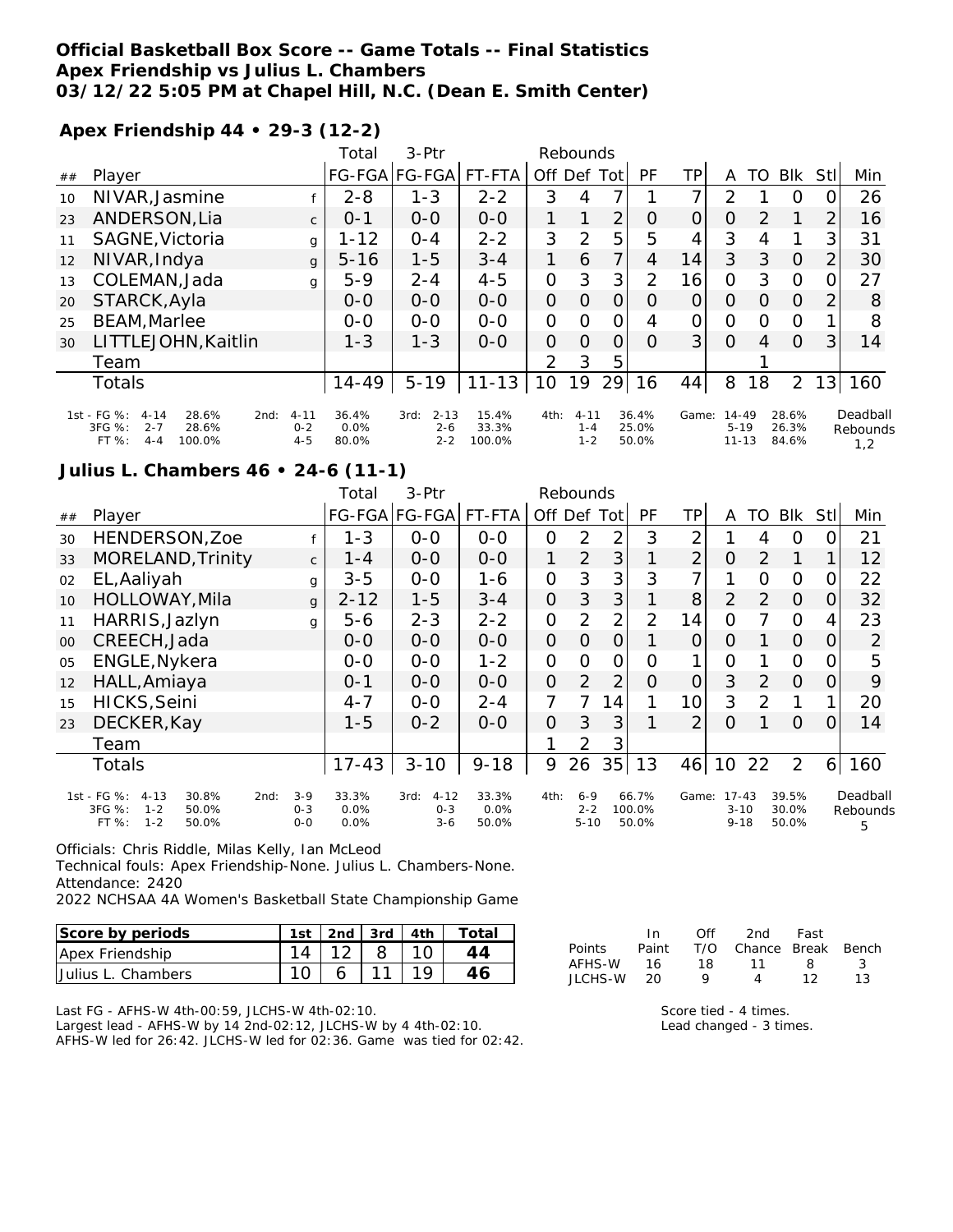# **Apex Friendship vs Julius L. Chambers 03/12/22 5:05 PM at Chapel Hill, N.C. (Dean E. Smith Center) 1st PERIOD Play-by-Play (Page 1)**

|                | Time Score         |                | Margin HOME/VISITOR                                                     |                | Time Score |                | Margin HOME/VISITOR |                                                                |     |                                 |              |       |
|----------------|--------------------|----------------|-------------------------------------------------------------------------|----------------|------------|----------------|---------------------|----------------------------------------------------------------|-----|---------------------------------|--------------|-------|
| 07:43          |                    |                | TURNOVR by ANDERSON, Lia                                                | 00:28          |            |                |                     | MISSED 3 PTR by NIVAR, Indya                                   |     |                                 |              |       |
| 07:42          |                    |                | STEAL by HARRIS, Jazlyn<br>TURNOVR by MORELAND, Trinity                 | 00:28          |            |                |                     | REBOUND (DEF) by HICKS, Seini                                  |     |                                 |              |       |
| 07:30<br>07:29 |                    |                | STEAL by ANDERSON, Lia                                                  | 00:20<br>00:20 | $10 - 14$  | V <sub>4</sub> |                     | FOUL by COLEMAN, Jada (P1T2)<br>GOOD! FT SHOT by ENGLE, Nykera |     |                                 |              |       |
| 07:14          |                    |                | MISSED 3 PTR by NIVAR, Jasmine                                          | 00:20          |            |                |                     |                                                                |     | MISSED FT SHOT by ENGLE, Nykera |              |       |
| 07:14          |                    |                | REBOUND (OFF) by SAGNE, Victoria                                        | 00:20          |            |                |                     | REBOUND (OFF) by HICKS, Seini                                  |     |                                 |              |       |
| 07:04          | $0 - 2$            | V <sub>2</sub> | GOOD! JUMPER by NIVAR, Jasmine                                          | 00:18          |            |                |                     | MISSED JUMPER by HICKS, Seini                                  |     |                                 |              |       |
| 07:04          |                    |                | ASSIST by SAGNE, Victoria                                               | 00:18          |            |                |                     | REBOUND (DEF) by (TEAM)                                        |     |                                 |              |       |
| 06:47          | $2 - 2$            | T <sub>1</sub> | GOOD! LAYUP by HOLLOWAY, Mila [PNT]                                     | 00:02          |            |                |                     | MISSED LAYUP by NIVAR, Indya                                   |     |                                 |              |       |
| 06:34          | $2 - 5$            | V <sub>3</sub> | GOOD! 3 PTR by COLEMAN, Jada                                            | 00:02          |            |                |                     | REBOUND (OFF) by NIVAR, Indya                                  |     |                                 |              |       |
| 06:34<br>06:08 |                    |                | ASSIST by NIVAR, Jasmine<br>MISSED LAYUP by EL, Aaliyah                 | 00:01<br>00:00 |            |                |                     | MISSED LAYUP by NIVAR, Indya                                   |     |                                 |              |       |
| 06:08          |                    |                | REBOUND (OFF) by MORELAND, Trinity                                      |                |            |                |                     | REBOUND (DEF) by DECKER, Kay                                   |     |                                 |              |       |
| 06:06          |                    |                | MISSED LAYUP by MORELAND, Trinity                                       |                |            |                |                     | In                                                             | Off | 2nd                             | Fast         |       |
| 06:06          |                    |                | BLOCK by SAGNE, Victoria                                                |                |            |                | 1st period-only     | Paint                                                          | T/O | Chance                          | <b>Break</b> | Bench |
| 06:03          |                    |                | REBOUND (DEF) by NIVAR, Indya                                           |                |            |                | Apex Friendship     | $\overline{2}$                                                 | 4   | 4                               | 2            | 0     |
| 05:57          |                    |                | TURNOVR by NIVAR, Indya                                                 |                |            |                | Julius L. Chambers  | 4                                                              | 0   | 0                               | 0            | 3     |
| 05:56          |                    |                | STEAL by MORELAND, Trinity                                              |                |            |                |                     |                                                                |     |                                 |              |       |
| 05:52          |                    |                | MISSED JUMPER by HOLLOWAY, Mila                                         |                |            |                |                     |                                                                |     |                                 |              |       |
| 05:52<br>05:42 |                    |                | REBOUND (DEF) by NIVAR, Jasmine                                         |                |            |                |                     |                                                                |     |                                 |              |       |
| 05:22          |                    |                | <b>TURNOVR by NIVAR, Jasmine</b><br><b>TURNOVR by MORELAND, Trinity</b> |                |            |                |                     |                                                                |     |                                 |              |       |
| 05:07          |                    |                | MISSED 3 PTR by SAGNE, Victoria                                         |                |            |                |                     |                                                                |     |                                 |              |       |
| 05:07          |                    |                | REBOUND (DEF) by EL, Aaliyah                                            |                |            |                |                     |                                                                |     |                                 |              |       |
| 05:02          |                    |                | MISSED LAYUP by HOLLOWAY, Mila                                          |                |            |                |                     |                                                                |     |                                 |              |       |
| 05:02          |                    |                | REBOUND (DEF) by NIVAR, Indya                                           |                |            |                |                     |                                                                |     |                                 |              |       |
| 04:54          |                    |                | FOUL by EL, Aaliyah (P1T1)                                              |                |            |                |                     |                                                                |     |                                 |              |       |
| 04:51          | $2 - 8$            | V6             | GOOD! 3 PTR by NIVAR, Jasmine                                           |                |            |                |                     |                                                                |     |                                 |              |       |
| 04:51<br>04:29 | $4 - 8$            |                | ASSIST by SAGNE, Victoria<br>GOOD! JUMPER by HENDERSON, Zoe             |                |            |                |                     |                                                                |     |                                 |              |       |
| 04:29          |                    | V 4            | ASSIST by EL, Aaliyah                                                   |                |            |                |                     |                                                                |     |                                 |              |       |
| 04:10          |                    |                | MISSED 3 PTR by NIVAR, Indya                                            |                |            |                |                     |                                                                |     |                                 |              |       |
| 04:10          |                    |                | REBOUND (OFF) by ANDERSON, Lia                                          |                |            |                |                     |                                                                |     |                                 |              |       |
| 03:57          |                    |                | TURNOVR by COLEMAN, Jada                                                |                |            |                |                     |                                                                |     |                                 |              |       |
| 03:54          |                    |                | STEAL by HARRIS, Jazlyn                                                 |                |            |                |                     |                                                                |     |                                 |              |       |
| 03:52          |                    |                | FOUL by NIVAR, Indya (P1T1)                                             |                |            |                |                     |                                                                |     |                                 |              |       |
| 03:52<br>03:44 |                    |                | TIMEOUT TEAM                                                            |                |            |                |                     |                                                                |     |                                 |              |       |
| 03:32          |                    |                | TURNOVR by HARRIS, Jazlyn<br>MISSED JUMPER by NIVAR, Indya              |                |            |                |                     |                                                                |     |                                 |              |       |
| 03:32          |                    |                | REBOUND (DEF) by HOLLOWAY, Mila                                         |                |            |                |                     |                                                                |     |                                 |              |       |
| 03:13          |                    |                | MISSED 3 PTR by HOLLOWAY, Mila                                          |                |            |                |                     |                                                                |     |                                 |              |       |
| 03:13          |                    |                | REBOUND (DEF) by NIVAR, Jasmine                                         |                |            |                |                     |                                                                |     |                                 |              |       |
| 03:05          | $4 - 10$           | V6             | GOOD! LAYUP by NIVAR, Indya [FB/PNT]                                    |                |            |                |                     |                                                                |     |                                 |              |       |
| 03:05          |                    |                | ASSIST by NIVAR, Jasmine                                                |                |            |                |                     |                                                                |     |                                 |              |       |
| 02:49          |                    |                | MISSED JUMPER by HENDERSON, Zoe<br>REBOUND (DEF) by ANDERSON, Lia       |                |            |                |                     |                                                                |     |                                 |              |       |
| 02:49<br>02:40 |                    |                | MISSED LAYUP by SAGNE, Victoria                                         |                |            |                |                     |                                                                |     |                                 |              |       |
| 02:40          |                    |                | REBOUND (DEF) by HICKS, Seini                                           |                |            |                |                     |                                                                |     |                                 |              |       |
| 02:24          |                    |                | TURNOVR by HENDERSON, Zoe                                               |                |            |                |                     |                                                                |     |                                 |              |       |
| 02:07          |                    |                | MISSED JUMPER by SAGNE, Victoria                                        |                |            |                |                     |                                                                |     |                                 |              |       |
| 02:07          |                    |                | REBOUND (OFF) by NIVAR, Jasmine                                         |                |            |                |                     |                                                                |     |                                 |              |       |
| 01:59          |                    |                | FOUL by HOLLOWAY, Mila (P1T2)                                           |                |            |                |                     |                                                                |     |                                 |              |       |
| 01:59          | 4-11               | V 7            | GOOD! FT SHOT by NIVAR, Jasmine                                         |                |            |                |                     |                                                                |     |                                 |              |       |
| 01:59<br>01:51 | $4-12$<br>$6 - 12$ | V8<br>V6       | GOOD! FT SHOT by NIVAR, Jasmine<br>GOOD! LAYUP by DECKER, Kay [PNT]     |                |            |                |                     |                                                                |     |                                 |              |       |
| 01:51          |                    |                | ASSIST by HICKS, Seini                                                  |                |            |                |                     |                                                                |     |                                 |              |       |
| 01:44          |                    |                | TURNOVR by SAGNE, Victoria                                              |                |            |                |                     |                                                                |     |                                 |              |       |
| 01:40          |                    |                | MISSED JUMPER by HICKS, Seini                                           |                |            |                |                     |                                                                |     |                                 |              |       |
| 01:40          |                    |                | REBOUND (DEF) by COLEMAN, Jada                                          |                |            |                |                     |                                                                |     |                                 |              |       |
| 01:27          |                    |                | MISSED 3 PTR by COLEMAN, Jada                                           |                |            |                |                     |                                                                |     |                                 |              |       |
| 01:27          | $9 - 12$           |                | REBOUND (DEF) by HOLLOWAY, Mila                                         |                |            |                |                     |                                                                |     |                                 |              |       |
| 01:06<br>01:06 |                    | $V_3$          | GOOD! 3 PTR by HOLLOWAY, Mila<br>ASSIST by HICKS, Seini                 |                |            |                |                     |                                                                |     |                                 |              |       |
| 00:49          |                    |                | FOUL by DECKER, Kay (P1T3)                                              |                |            |                |                     |                                                                |     |                                 |              |       |
| 00:49          | $9 - 13$           | V 4            | GOOD! FT SHOT by COLEMAN, Jada                                          |                |            |                |                     |                                                                |     |                                 |              |       |
| 00:49          | $9 - 14$           | V <sub>5</sub> | GOOD! FT SHOT by COLEMAN, Jada                                          |                |            |                |                     |                                                                |     |                                 |              |       |
| 00:41          |                    |                | MISSED LAYUP by DECKER, Kay                                             |                |            |                |                     |                                                                |     |                                 |              |       |
| 00:41          |                    |                | REBOUND (OFF) by HICKS, Seini                                           |                |            |                |                     |                                                                |     |                                 |              |       |
| 00:32          |                    |                | TURNOVR by HALL, Amiaya                                                 |                |            |                |                     |                                                                |     |                                 |              |       |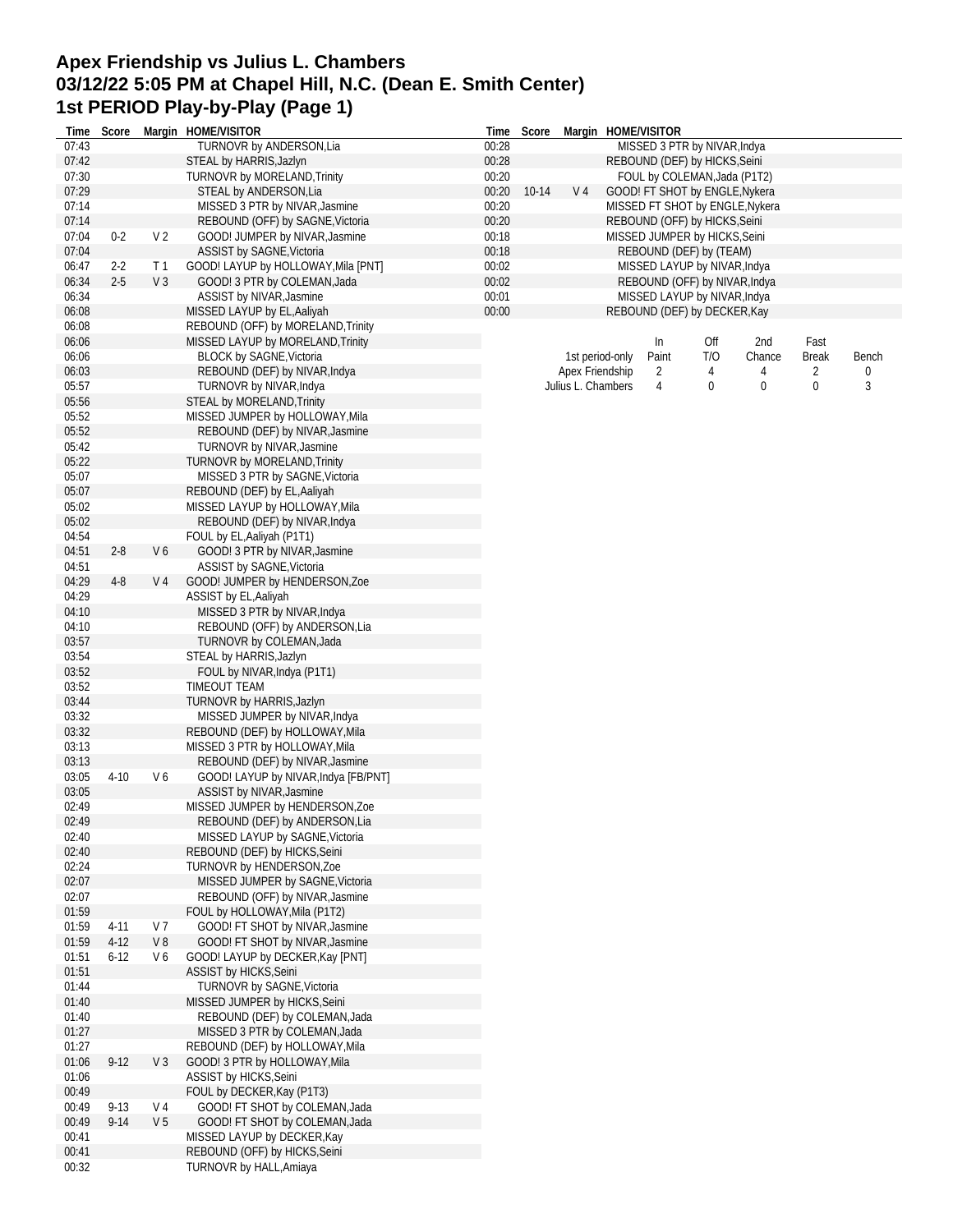# **Apex Friendship vs Julius L. Chambers 03/12/22 5:05 PM at Chapel Hill, N.C. (Dean E. Smith Center) 2nd PERIOD Play-by-Play (Page 1)**

|                | Time Score |                 | Margin HOME/VISITOR                                              |                | Time Score |                    | Margin HOME/VISITOR           |                |                                      |                |       |
|----------------|------------|-----------------|------------------------------------------------------------------|----------------|------------|--------------------|-------------------------------|----------------|--------------------------------------|----------------|-------|
| 07:52          |            |                 | MISSED 3 PTR by HOLLOWAY, Mila                                   | 00:24          | $16 - 26$  | V <sub>10</sub>    |                               |                | GOOD! LAYUP by HICKS, Seini [FB/PNT] |                |       |
| 07:52          |            |                 | REBOUND (DEF) by (TEAM)                                          | 00:24          |            |                    | ASSIST by HALL, Amiaya        |                |                                      |                |       |
| 07:45          |            |                 | FOUL by CREECH, Jada (P1T4)                                      | 00:10          |            |                    |                               |                | MISSED JUMPER by NIVAR, Jasmine      |                |       |
| 07:39          |            |                 | MISSED JUMPER by NIVAR, Indya                                    | 00:10          |            |                    |                               |                | REBOUND (OFF) by SAGNE, Victoria     |                |       |
| 07:39<br>07:25 |            |                 | REBOUND (DEF) by DECKER, Kay                                     | 00:06<br>00:06 |            |                    | REBOUND (DEF) by HALL, Amiaya |                | MISSED JUMPER by SAGNE, Victoria     |                |       |
| 07:24          |            |                 | TURNOVR by DECKER, Kay<br>STEAL by LITTLEJOHN, Kaitlin           | 00:01          |            |                    | MISSED 3 PTR by DECKER, Kay   |                |                                      |                |       |
| 07:08          |            |                 | TURNOVR by COLEMAN, Jada                                         | 00:00          |            |                    | REBOUND (DEF) by (DEADBALL)   |                |                                      |                |       |
| 06:48          |            |                 | MISSED 3 PTR by HOLLOWAY, Mila                                   |                |            |                    |                               |                |                                      |                |       |
| 06:48          |            |                 | REBOUND (DEF) by NIVAR, Indya                                    |                |            |                    | In                            | Off            | 2nd                                  | Fast           |       |
| 06:40          |            |                 | TURNOVR by LITTLEJOHN, Kaitlin                                   |                |            | 2nd period-only    | Paint                         | T/O            | Chance                               | <b>Break</b>   | Bench |
| 06:27          |            |                 | TURNOVR by CREECH, Jada                                          |                |            | Apex Friendship    | 8                             | 8              | 2                                    | 4              | 0     |
| 06:24          |            |                 | STEAL by BEAM, Marlee                                            |                |            | Julius L. Chambers | 2                             | $\overline{2}$ | 0                                    | $\overline{2}$ | 4     |
| 06:19          |            |                 | TIMEOUT 30sec                                                    |                |            |                    |                               |                |                                      |                |       |
| 06:19          |            |                 | TURNOVR by (TEAM)                                                |                |            |                    |                               |                |                                      |                |       |
| 06:19          |            |                 | FOUL by NIVAR, Indya (P2T3)                                      |                |            |                    |                               |                |                                      |                |       |
| 06:08          |            |                 | TURNOVR by HENDERSON, Zoe                                        |                |            |                    |                               |                |                                      |                |       |
| 06:06          |            |                 | STEAL by LITTLEJOHN, Kaitlin                                     |                |            |                    |                               |                |                                      |                |       |
| 06:03          |            |                 | MISSED LAYUP by NIVAR, Jasmine                                   |                |            |                    |                               |                |                                      |                |       |
| 06:03          |            |                 | REBOUND (OFF) by (TEAM)                                          |                |            |                    |                               |                |                                      |                |       |
| 05:59          |            |                 | MISSED 3 PTR by NIVAR, Indya                                     |                |            |                    |                               |                |                                      |                |       |
| 05:59          |            |                 | REBOUND (DEF) by HARRIS, Jazlyn                                  |                |            |                    |                               |                |                                      |                |       |
| 05:46<br>05:42 |            |                 | FOUL by BEAM, Marlee (P1T4)<br>TURNOVR by HOLLOWAY, Mila         |                |            |                    |                               |                |                                      |                |       |
| 05:41          |            |                 | TIMEOUT 30sec                                                    |                |            |                    |                               |                |                                      |                |       |
| 05:29          |            |                 | MISSED JUMPER by SAGNE, Victoria                                 |                |            |                    |                               |                |                                      |                |       |
| 05:29          |            |                 | REBOUND (OFF) by SAGNE, Victoria                                 |                |            |                    |                               |                |                                      |                |       |
| 05:25          | $10 - 16$  | V6              | GOOD! JUMPER by SAGNE, Victoria [PNT]                            |                |            |                    |                               |                |                                      |                |       |
| 05:04          |            |                 | TURNOVR by HENDERSON, Zoe                                        |                |            |                    |                               |                |                                      |                |       |
| 05:02          |            |                 | STEAL by NIVAR, Indya                                            |                |            |                    |                               |                |                                      |                |       |
| 04:58          |            |                 | FOUL by HARRIS, Jazlyn (P1T5)                                    |                |            |                    |                               |                |                                      |                |       |
| 04:58          | $10-17$    | V 7             | GOOD! FT SHOT by NIVAR, Indya                                    |                |            |                    |                               |                |                                      |                |       |
| 04:58          |            |                 | MISSED FT SHOT by NIVAR, Indya                                   |                |            |                    |                               |                |                                      |                |       |
| 04:58          |            |                 | REBOUND (DEF) by MORELAND, Trinity                               |                |            |                    |                               |                |                                      |                |       |
| 04:38          |            |                 | TURNOVR by HARRIS, Jazlyn                                        |                |            |                    |                               |                |                                      |                |       |
| 04:36          |            |                 | STEAL by SAGNE, Victoria                                         |                |            |                    |                               |                |                                      |                |       |
| 04:32          |            |                 | TURNOVR by SAGNE, Victoria                                       |                |            |                    |                               |                |                                      |                |       |
| 04:19<br>04:00 | 10-19      | V <sub>9</sub>  | TURNOVR by HARRIS, Jazlyn<br>GOOD! JUMPER by COLEMAN, Jada [PNT] |                |            |                    |                               |                |                                      |                |       |
| 03:57          |            |                 | FOUL by HENDERSON, Zoe (P1T6)                                    |                |            |                    |                               |                |                                      |                |       |
| 03:57          |            |                 | TIMEOUT MEDIA                                                    |                |            |                    |                               |                |                                      |                |       |
| 03:57          | $10 - 20$  | V <sub>10</sub> | GOOD! FT SHOT by COLEMAN, Jada                                   |                |            |                    |                               |                |                                      |                |       |
| 03:46          |            |                 | MISSED LAYUP by MORELAND, Trinity                                |                |            |                    |                               |                |                                      |                |       |
| 03:46          |            |                 | <b>BLOCK by ANDERSON, Lia</b>                                    |                |            |                    |                               |                |                                      |                |       |
| 03:44          |            |                 | REBOUND (DEF) by SAGNE, Victoria                                 |                |            |                    |                               |                |                                      |                |       |
| 03:41          | $10-22$    | V <sub>12</sub> | GOOD! LAYUP by COLEMAN, Jada [FB/PNT]                            |                |            |                    |                               |                |                                      |                |       |
| 03:41          |            |                 | ASSIST by NIVAR, Indya                                           |                |            |                    |                               |                |                                      |                |       |
| 03:25          | $12 - 22$  | V <sub>10</sub> | GOOD! JUMPER by EL, Aaliyah                                      |                |            |                    |                               |                |                                      |                |       |
| 03:25          |            |                 | ASSIST by HENDERSON, Zoe                                         |                |            |                    |                               |                |                                      |                |       |
| 02:57<br>02:57 |            |                 | FOUL by SAGNE, Victoria (P1T5)<br>TURNOVR by SAGNE, Victoria     |                |            |                    |                               |                |                                      |                |       |
| 02:41          |            |                 | MISSED JUMPER by EL, Aaliyah                                     |                |            |                    |                               |                |                                      |                |       |
| 02:41          |            |                 | REBOUND (DEF) by NIVAR, Indya                                    |                |            |                    |                               |                |                                      |                |       |
| 02:35          | 12-24      | V <sub>12</sub> | GOOD! LAYUP by COLEMAN, Jada [FB/PNT]                            |                |            |                    |                               |                |                                      |                |       |
| 02:35          |            |                 | ASSIST by NIVAR, Indya                                           |                |            |                    |                               |                |                                      |                |       |
| 02:26          |            |                 | TURNOVR by HOLLOWAY, Mila                                        |                |            |                    |                               |                |                                      |                |       |
| 02:12          |            |                 | FOUL by HENDERSON, Zoe (P2T7)                                    |                |            |                    |                               |                |                                      |                |       |
| 02:12          | $12 - 25$  | V <sub>13</sub> | GOOD! FT SHOT by SAGNE, Victoria                                 |                |            |                    |                               |                |                                      |                |       |
| 02:12          | $12 - 26$  | V 14            | GOOD! FT SHOT by SAGNE, Victoria                                 |                |            |                    |                               |                |                                      |                |       |
| 02:00          |            |                 | TURNOVR by ENGLE, Nykera                                         |                |            |                    |                               |                |                                      |                |       |
| 01:59          |            |                 | STEAL by ANDERSON, Lia                                           |                |            |                    |                               |                |                                      |                |       |
| 01:58          |            |                 | TURNOVR by ANDERSON, Lia                                         |                |            |                    |                               |                |                                      |                |       |
| 01:33          | 14-26      | V <sub>12</sub> | GOOD! JUMPER by HICKS, Seini                                     |                |            |                    |                               |                |                                      |                |       |
| 01:33          |            |                 | ASSIST by HALL, Amiaya                                           |                |            |                    |                               |                |                                      |                |       |
| 01:14<br>00:55 |            |                 | TURNOVR by LITTLEJOHN, Kaitlin<br>MISSED JUMPER by DECKER, Kay   |                |            |                    |                               |                |                                      |                |       |
| 00:55          |            |                 | REBOUND (DEF) by SAGNE, Victoria                                 |                |            |                    |                               |                |                                      |                |       |
| 00:34          |            |                 | MISSED 3 PTR by SAGNE, Victoria                                  |                |            |                    |                               |                |                                      |                |       |
| 00:34          |            |                 | REBOUND (DEF) by DECKER, Kay                                     |                |            |                    |                               |                |                                      |                |       |
|                |            |                 |                                                                  |                |            |                    |                               |                |                                      |                |       |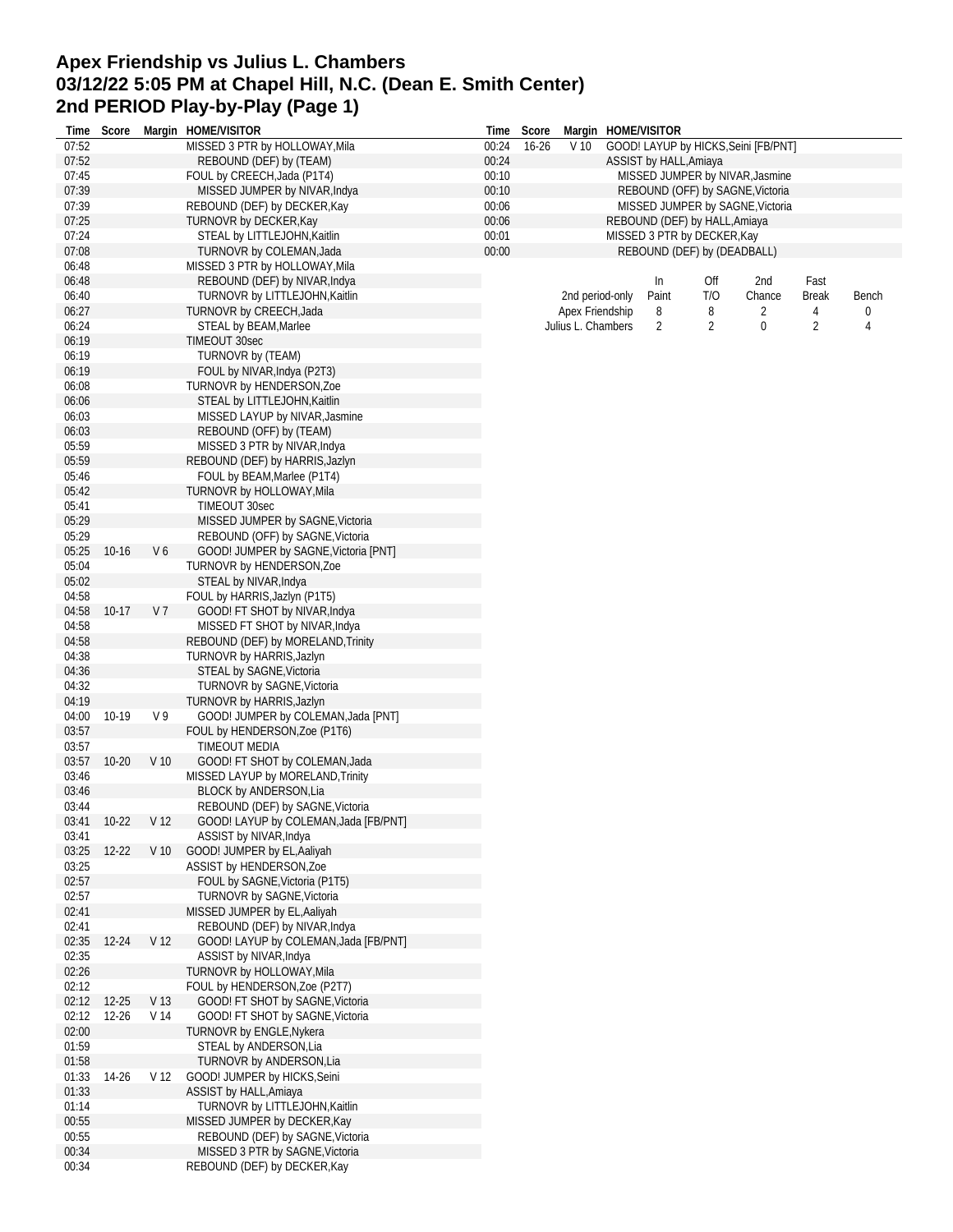# **Apex Friendship vs Julius L. Chambers 03/12/22 5:05 PM at Chapel Hill, N.C. (Dean E. Smith Center) 3rd PERIOD Play-by-Play (Page 1)**

| Time           | Score |                 | Margin HOME/VISITOR                                             |       | Time Score |                    |                 | Margin HOME/VISITOR            |     |                                        |       |                |
|----------------|-------|-----------------|-----------------------------------------------------------------|-------|------------|--------------------|-----------------|--------------------------------|-----|----------------------------------------|-------|----------------|
| 07:40          |       |                 | MISSED JUMPER by NIVAR, Jasmine                                 | 00:31 |            |                    |                 | REBOUND (OFF) by HICKS, Seini  |     |                                        |       |                |
| 07:40          |       |                 | <b>BLOCK by MORELAND, Trinity</b>                               | 00:30 |            |                    |                 | FOUL by BEAM, Marlee (P4T6)    |     |                                        |       |                |
| 07:38          |       |                 | REBOUND (DEF) by EL, Aaliyah                                    | 00:30 | 24-34      | V <sub>10</sub>    |                 | GOOD! FT SHOT by HICKS, Seini  |     |                                        |       |                |
| 07:36          | 18-26 | V8              | GOOD! JUMPER by EL, Aaliyah [FB/PNT]                            | 00:30 | 25-34      | V <sub>9</sub>     |                 | GOOD! FT SHOT by HICKS, Seini  |     |                                        |       |                |
| 07:11          |       |                 | MISSED JUMPER by ANDERSON, Lia                                  | 00:24 |            |                    |                 | TURNOVR by COLEMAN, Jada       |     |                                        |       |                |
| 07:11          |       |                 | REBOUND (OFF) by NIVAR, Jasmine                                 | 00:24 |            |                    |                 | STEAL by HARRIS, Jazlyn        |     |                                        |       |                |
| 07:02          | 18-29 | V 11            | GOOD! 3 PTR by COLEMAN, Jada                                    | 00:21 | 27-34      | V 7                |                 |                                |     | GOOD! LAYUP by HARRIS, Jazlyn [FB/PNT] |       |                |
| 07:02          |       |                 | ASSIST by NIVAR, Indya                                          | 00:06 |            |                    |                 | TURNOVR by SAGNE, Victoria     |     |                                        |       |                |
| 06:40          | 20-29 | V 9             | GOOD! LAYUP by MORELAND, Trinity [PNT]                          | 00:01 |            |                    |                 | MISSED 3 PTR by HOLLOWAY, Mila |     |                                        |       |                |
| 06:21          |       |                 | TURNOVR by NIVAR, Indya                                         | 00:01 |            |                    |                 | REBOUND (DEF) by (DEADBALL)    |     |                                        |       |                |
| 06:20          |       |                 | STEAL by HARRIS, Jazlyn                                         |       |            |                    |                 |                                |     |                                        |       |                |
| 06:17          | 22-29 | V <sub>7</sub>  | GOOD! LAYUP by HARRIS, Jazlyn [FB/PNT]                          |       |            |                    |                 | In                             | Off | 2nd                                    | Fast  |                |
| 06:03          |       |                 | MISSED 3 PTR by SAGNE, Victoria                                 |       |            |                    | 3rd period-only | Paint                          | T/O | Chance                                 | Break | Bench          |
| 06:03          |       |                 | REBOUND (DEF) by MORELAND, Trinity                              |       |            | Apex Friendship    |                 | 0                              | 3   | 5                                      | 0     | 3              |
| 05:55          |       |                 | FOUL by NIVAR, Indya (P3T1)                                     |       |            | Julius L. Chambers |                 | 8                              | 4   | 2                                      | 6     | $\overline{2}$ |
| 05:55          |       |                 | MISSED FT SHOT by EL, Aaliyah                                   |       |            |                    |                 |                                |     |                                        |       |                |
| 05:55          |       |                 | REBOUND (OFF) by (DEADBALL)                                     |       |            |                    |                 |                                |     |                                        |       |                |
| 05:55          | 23-29 | V6              | GOOD! FT SHOT by EL, Aaliyah                                    |       |            |                    |                 |                                |     |                                        |       |                |
| 05:37          |       |                 | MISSED 3 PTR by COLEMAN, Jada                                   |       |            |                    |                 |                                |     |                                        |       |                |
| 05:37          |       |                 | REBOUND (DEF) by HENDERSON, Zoe                                 |       |            |                    |                 |                                |     |                                        |       |                |
| 05:33          |       |                 | FOUL by SAGNE, Victoria (P2T2)                                  |       |            |                    |                 |                                |     |                                        |       |                |
| 05:20          |       |                 | MISSED JUMPER by MORELAND, Trinity                              |       |            |                    |                 |                                |     |                                        |       |                |
| 05:20          |       |                 | REBOUND (DEF) by NIVAR, Indya                                   |       |            |                    |                 |                                |     |                                        |       |                |
| 05:17          |       |                 | FOUL by EL, Aaliyah (P2T1)                                      |       |            |                    |                 |                                |     |                                        |       |                |
| 05:02          |       |                 | FOUL by EL, Aaliyah (P3T2)                                      |       |            |                    |                 |                                |     |                                        |       |                |
| 04:47          |       |                 | MISSED 3 PTR by SAGNE, Victoria                                 |       |            |                    |                 |                                |     |                                        |       |                |
| 04:47          |       |                 | REBOUND (OFF) by (TEAM)                                         |       |            |                    |                 |                                |     |                                        |       |                |
| 04:39          |       |                 | FOUL by MORELAND, Trinity (P1T3)                                |       |            |                    |                 |                                |     |                                        |       |                |
| 04:39          | 23-30 | V 7             | GOOD! FT SHOT by NIVAR, Indya                                   |       |            |                    |                 |                                |     |                                        |       |                |
| 04:39          | 23-31 | V8              | GOOD! FT SHOT by NIVAR, Indya                                   |       |            |                    |                 |                                |     |                                        |       |                |
| 04:31          |       |                 | TURNOVR by HARRIS, Jazlyn                                       |       |            |                    |                 |                                |     |                                        |       |                |
| 04:11          |       |                 | MISSED JUMPER by NIVAR, Indya                                   |       |            |                    |                 |                                |     |                                        |       |                |
| 04:11          |       |                 | REBOUND (DEF) by HICKS, Seini                                   |       |            |                    |                 |                                |     |                                        |       |                |
| 03:43          |       |                 | TURNOVR by HARRIS, Jazlyn                                       |       |            |                    |                 |                                |     |                                        |       |                |
| 03:43          |       |                 | TIMEOUT MEDIA                                                   |       |            |                    |                 |                                |     |                                        |       |                |
| 03:24          |       |                 | MISSED 3 PTR by NIVAR, Indya                                    |       |            |                    |                 |                                |     |                                        |       |                |
| 03:24          |       |                 | REBOUND (DEF) by (TEAM)                                         |       |            |                    |                 |                                |     |                                        |       |                |
| 03:10          |       |                 | MISSED LAYUP by HOLLOWAY, Mila                                  |       |            |                    |                 |                                |     |                                        |       |                |
| 03:10          |       |                 | REBOUND (DEF) by NIVAR, Jasmine                                 |       |            |                    |                 |                                |     |                                        |       |                |
| 02:56          |       |                 | MISSED LAYUP by COLEMAN, Jada                                   |       |            |                    |                 |                                |     |                                        |       |                |
| 02:56          |       |                 | <b>BLOCK by HICKS, Seini</b>                                    |       |            |                    |                 |                                |     |                                        |       |                |
| 02:55          |       |                 | REBOUND (DEF) by HENDERSON, Zoe                                 |       |            |                    |                 |                                |     |                                        |       |                |
| 02:53<br>02:44 |       |                 | FOUL by SAGNE, Victoria (P3T3)                                  |       |            |                    |                 |                                |     |                                        |       |                |
|                |       |                 | MISSED LAYUP by HOLLOWAY, Mila<br>REBOUND (OFF) by HICKS, Seini |       |            |                    |                 |                                |     |                                        |       |                |
| 02:44          |       |                 |                                                                 |       |            |                    |                 |                                |     |                                        |       |                |
| 02:40          |       |                 | FOUL by BEAM, Marlee (P2T4)                                     |       |            |                    |                 |                                |     |                                        |       |                |
| 02:40<br>02:40 |       |                 | MISSED FT SHOT by HICKS, Seini<br>REBOUND (OFF) by (DEADBALL)   |       |            |                    |                 |                                |     |                                        |       |                |
| 02:40          |       |                 | MISSED FT SHOT by HICKS, Seini                                  |       |            |                    |                 |                                |     |                                        |       |                |
| 02:40          |       |                 | REBOUND (DEF) by (TEAM)                                         |       |            |                    |                 |                                |     |                                        |       |                |
| 02:13          |       |                 | MISSED JUMPER by SAGNE, Victoria                                |       |            |                    |                 |                                |     |                                        |       |                |
| 02:13          |       |                 | REBOUND (OFF) by NIVAR, Jasmine                                 |       |            |                    |                 |                                |     |                                        |       |                |
| 02:09          |       |                 | MISSED JUMPER by NIVAR, Jasmine                                 |       |            |                    |                 |                                |     |                                        |       |                |
| 02:09          |       |                 | REBOUND (DEF) by HALL, Amiaya                                   |       |            |                    |                 |                                |     |                                        |       |                |
| 02:00          |       |                 | MISSED 3 PTR by DECKER, Kay                                     |       |            |                    |                 |                                |     |                                        |       |                |
| 02:00          |       |                 | REBOUND (DEF) by COLEMAN, Jada                                  |       |            |                    |                 |                                |     |                                        |       |                |
| 01:35          |       |                 | MISSED LAYUP by SAGNE, Victoria                                 |       |            |                    |                 |                                |     |                                        |       |                |
| 01:35          |       |                 | REBOUND (DEF) by HICKS, Seini                                   |       |            |                    |                 |                                |     |                                        |       |                |
| 01:19          |       |                 | TURNOVR by HARRIS, Jazlyn                                       |       |            |                    |                 |                                |     |                                        |       |                |
| 01:18          |       |                 | STEAL by SAGNE, Victoria                                        |       |            |                    |                 |                                |     |                                        |       |                |
| 01:12          |       |                 | FOUL by HARRIS, Jazlyn (P2T4)                                   |       |            |                    |                 |                                |     |                                        |       |                |
| 01:10          | 23-34 | V <sub>11</sub> | GOOD! 3 PTR by LITTLEJOHN, Kaitlin                              |       |            |                    |                 |                                |     |                                        |       |                |
| 01:10          |       |                 | ASSIST by SAGNE, Victoria                                       |       |            |                    |                 |                                |     |                                        |       |                |
| 00:51          |       |                 | FOUL by BEAM, Marlee (P3T5)                                     |       |            |                    |                 |                                |     |                                        |       |                |
| 00:50          |       |                 | MISSED 3 PTR by HARRIS, Jazlyn                                  |       |            |                    |                 |                                |     |                                        |       |                |
| 00:50          |       |                 | REBOUND (OFF) by (TEAM)                                         |       |            |                    |                 |                                |     |                                        |       |                |
| 00:35          |       |                 | MISSED JUMPER by HOLLOWAY, Mila                                 |       |            |                    |                 |                                |     |                                        |       |                |
| 00:35          |       |                 | REBOUND (OFF) by HICKS, Seini                                   |       |            |                    |                 |                                |     |                                        |       |                |
| 00:31          |       |                 | MISSED LAYUP by HICKS, Seini                                    |       |            |                    |                 |                                |     |                                        |       |                |
|                |       |                 |                                                                 |       |            |                    |                 |                                |     |                                        |       |                |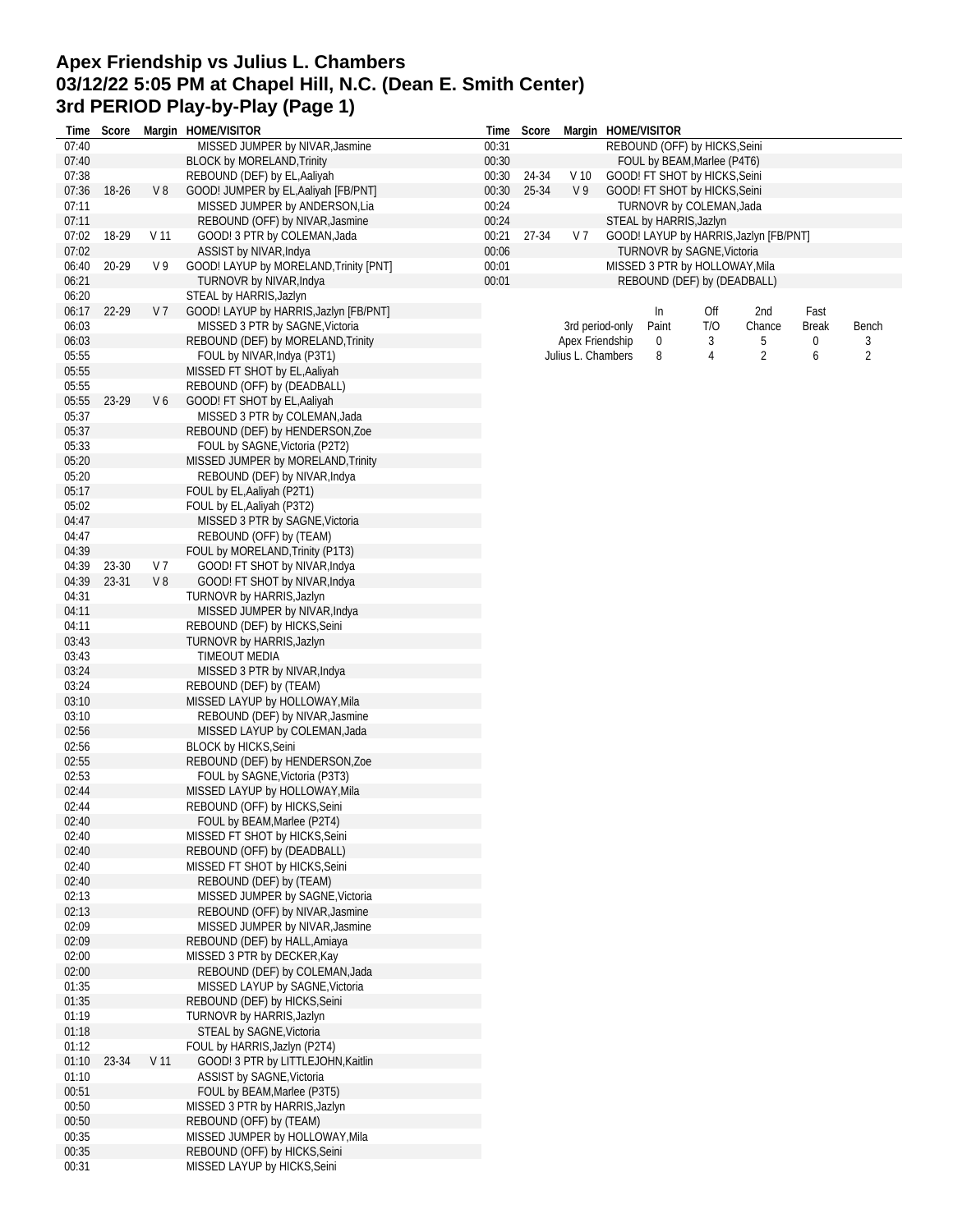# **Apex Friendship vs Julius L. Chambers 03/12/22 5:05 PM at Chapel Hill, N.C. (Dean E. Smith Center) 4th PERIOD Play-by-Play (Page 1)**

|                | Time Score |                | Margin HOME/VISITOR                                                 |                | Time Score |                    |                 | Margin HOME/VISITOR                                            |     |                                  |              |       |
|----------------|------------|----------------|---------------------------------------------------------------------|----------------|------------|--------------------|-----------------|----------------------------------------------------------------|-----|----------------------------------|--------------|-------|
| 07:53          | 30-34      | V 4            | GOOD! 3 PTR by HARRIS, Jazlyn                                       | 00:22          |            |                    |                 | TIMEOUT TEAM                                                   |     |                                  |              |       |
| 07:53          |            |                | ASSIST by HALL, Amiaya                                              | 00:14          |            |                    |                 | FOUL by COLEMAN, Jada (P2T10)                                  |     |                                  |              |       |
| 07:35          | 30-36      | V 6            | GOOD! LAYUP by NIVAR, Indya [PNT]                                   | 00:14          |            |                    |                 |                                                                |     | MISSED FT SHOT by HOLLOWAY, Mila |              |       |
| 07:15          |            |                | TURNOVR by HALL, Amiaya                                             | 00:14          |            |                    |                 | REBOUND (OFF) by (DEADBALL)                                    |     |                                  |              |       |
| 07:12          |            |                | STEAL by STARCK, Ayla                                               | 00:14          | 46-44      | H <sub>2</sub>     |                 |                                                                |     | GOOD! FT SHOT by HOLLOWAY, Mila  |              |       |
| 07:06<br>07:06 |            |                | MISSED 3 PTR by LITTLEJOHN, Kaitlin                                 | 00:05<br>00:05 |            |                    |                 | MISSED LAYUP by NIVAR, Indya                                   |     |                                  |              |       |
| 06:52          |            |                | REBOUND (DEF) by HICKS, Seini<br>MISSED LAYUP by HALL, Amiaya       | 00:03          |            |                    |                 | REBOUND (DEF) by EL, Aaliyah<br>FOUL by NIVAR, Jasmine (P1T11) |     |                                  |              |       |
| 06:52          |            |                | REBOUND (OFF) by HICKS, Seini                                       | 00:03          |            |                    |                 | MISSED FT SHOT by EL, Aaliyah                                  |     |                                  |              |       |
| 06:47          |            |                | TURNOVR by HICKS, Seini                                             | 00:03          |            |                    |                 | REBOUND (OFF) by (DEADBALL)                                    |     |                                  |              |       |
| 06:47          |            |                | STEAL by STARCK, Ayla                                               | 00:03          |            |                    |                 | MISSED FT SHOT by EL, Aaliyah                                  |     |                                  |              |       |
| 06:23          |            |                | FOUL by HICKS, Seini (P1T5)                                         | 00:03          |            |                    |                 |                                                                |     | REBOUND (DEF) by NIVAR, Jasmine  |              |       |
| 06:23          |            |                | MISSED FT SHOT by COLEMAN, Jada                                     |                |            |                    |                 |                                                                |     |                                  |              |       |
| 06:23          |            |                | REBOUND (OFF) by (DEADBALL)                                         |                |            |                    |                 | In                                                             | Off | 2nd                              | Fast         |       |
| 06:23          | 30-37      | V 7            | GOOD! FT SHOT by COLEMAN, Jada                                      |                |            |                    | 4th period-only | Paint                                                          | T/O | Chance                           | <b>Break</b> | Bench |
| 05:49          | 33-37      | V 4            | GOOD! 3 PTR by HARRIS, Jazlyn                                       |                |            | Apex Friendship    |                 | 6                                                              | 3   | 0                                | 2            | 0     |
| 05:49          |            |                | ASSIST by HICKS, Seini                                              |                |            | Julius L. Chambers |                 | 6                                                              | 3   | $\overline{2}$                   | 4            | 4     |
| 05:31          |            |                | MISSED JUMPER by SAGNE, Victoria                                    |                |            |                    |                 |                                                                |     |                                  |              |       |
| 05:31          |            |                | REBOUND (DEF) by HOLLOWAY, Mila                                     |                |            |                    |                 |                                                                |     |                                  |              |       |
| 05:22          |            |                | MISSED LAYUP by HOLLOWAY, Mila                                      |                |            |                    |                 |                                                                |     |                                  |              |       |
| 05:22          |            |                | REBOUND (DEF) by NIVAR, Indya                                       |                |            |                    |                 |                                                                |     |                                  |              |       |
| 05:16          |            |                | MISSED LAYUP by NIVAR, Indya                                        |                |            |                    |                 |                                                                |     |                                  |              |       |
| 05:16          |            |                | REBOUND (DEF) by HARRIS, Jazlyn                                     |                |            |                    |                 |                                                                |     |                                  |              |       |
| 04:59          |            |                | MISSED LAYUP by HENDERSON, Zoe                                      |                |            |                    |                 |                                                                |     |                                  |              |       |
| 04:59          |            |                | REBOUND (OFF) by HICKS, Seini                                       |                |            |                    |                 |                                                                |     |                                  |              |       |
| 04:56<br>04:42 | 35-37      | V <sub>2</sub> | GOOD! LAYUP by HICKS, Seini [PNT]<br>MISSED 3 PTR by NIVAR, Jasmine |                |            |                    |                 |                                                                |     |                                  |              |       |
| 04:42          |            |                | REBOUND (DEF) by (TEAM)                                             |                |            |                    |                 |                                                                |     |                                  |              |       |
| 04:23          | $37-37$    | T <sub>2</sub> | GOOD! JUMPER by HICKS, Seini                                        |                |            |                    |                 |                                                                |     |                                  |              |       |
| 04:23          |            |                | ASSIST by HOLLOWAY, Mila                                            |                |            |                    |                 |                                                                |     |                                  |              |       |
| 04:00          |            |                | MISSED 3 PTR by LITTLEJOHN, Kaitlin                                 |                |            |                    |                 |                                                                |     |                                  |              |       |
| 04:00          |            |                | REBOUND (DEF) by HICKS, Seini                                       |                |            |                    |                 |                                                                |     |                                  |              |       |
| 03:52          |            |                | TURNOVR by HICKS, Seini                                             |                |            |                    |                 |                                                                |     |                                  |              |       |
| 03:50          |            |                | STEAL by SAGNE, Victoria                                            |                |            |                    |                 |                                                                |     |                                  |              |       |
| 03:46          | 39-37      | H <sub>2</sub> | GOOD! LAYUP by HARRIS, Jazlyn [FB/PNT]                              |                |            |                    |                 |                                                                |     |                                  |              |       |
| 03:35          |            |                | FOUL by HENDERSON, Zoe (P3T6)                                       |                |            |                    |                 |                                                                |     |                                  |              |       |
| 03:35          |            |                | TIMEOUT media                                                       |                |            |                    |                 |                                                                |     |                                  |              |       |
| 03:31          | 39-39      | T <sub>3</sub> | GOOD! LAYUP by NIVAR, Indya [PNT]                                   |                |            |                    |                 |                                                                |     |                                  |              |       |
| 03:18          |            |                | TURNOVR by HARRIS, Jazlyn                                           |                |            |                    |                 |                                                                |     |                                  |              |       |
| 03:17          |            |                | STEAL by LITTLEJOHN, Kaitlin                                        |                |            |                    |                 |                                                                |     |                                  |              |       |
| 03:11          |            |                | TIMEOUT TEAM                                                        |                |            |                    |                 |                                                                |     |                                  |              |       |
| 02:56          |            |                | TURNOVR by LITTLEJOHN, Kaitlin                                      |                |            |                    |                 |                                                                |     |                                  |              |       |
| 02:33<br>02:33 | 40-39      | H1             | FOUL by SAGNE, Victoria (P4T7)                                      |                |            |                    |                 |                                                                |     |                                  |              |       |
| 02:33          | 41-39      | H 2            | GOOD! FT SHOT by HARRIS, Jazlyn<br>GOOD! FT SHOT by HARRIS, Jazlyn  |                |            |                    |                 |                                                                |     |                                  |              |       |
| 02:33          |            |                | TIMEOUT 30sec                                                       |                |            |                    |                 |                                                                |     |                                  |              |       |
| 02:30          |            |                | TURNOVR by NIVAR, Indya                                             |                |            |                    |                 |                                                                |     |                                  |              |       |
| 02:28          |            |                | STEAL by HICKS, Seini                                               |                |            |                    |                 |                                                                |     |                                  |              |       |
| 02:26          |            |                | FOUL by NIVAR, Indya (P4T8)                                         |                |            |                    |                 |                                                                |     |                                  |              |       |
| 02:26          |            |                | MISSED FT SHOT by EL, Aaliyah                                       |                |            |                    |                 |                                                                |     |                                  |              |       |
| 02:26          |            |                | REBOUND (OFF) by (DEADBALL)                                         |                |            |                    |                 |                                                                |     |                                  |              |       |
| 02:26          |            |                | MISSED FT SHOT by EL, Aaliyah                                       |                |            |                    |                 |                                                                |     |                                  |              |       |
| 02:26          |            |                | REBOUND (DEF) by COLEMAN, Jada                                      |                |            |                    |                 |                                                                |     |                                  |              |       |
| 02:17          |            |                | MISSED LAYUP by COLEMAN, Jada                                       |                |            |                    |                 |                                                                |     |                                  |              |       |
| 02:17          |            |                | REBOUND (DEF) by HICKS, Seini                                       |                |            |                    |                 |                                                                |     |                                  |              |       |
| 02:10          | 43-39      | H 4            | GOOD! LAYUP by EL, Aaliyah [FB/PNT]                                 |                |            |                    |                 |                                                                |     |                                  |              |       |
| 02:10          |            |                | ASSIST by HOLLOWAY, Mila                                            |                |            |                    |                 |                                                                |     |                                  |              |       |
| 01:51          | 43-42      | H1             | GOOD! 3 PTR by NIVAR, Indya                                         |                |            |                    |                 |                                                                |     |                                  |              |       |
| 01:46<br>01:05 |            |                | TIMEOUT TEAM<br>TURNOVR by HENDERSON, Zoe                           |                |            |                    |                 |                                                                |     |                                  |              |       |
| 01:03          |            |                | STEAL by NIVAR, Indya                                               |                |            |                    |                 |                                                                |     |                                  |              |       |
| 00:59          | 43-44      | V <sub>1</sub> | GOOD! LAYUP by NIVAR, Indya [FB/PNT]                                |                |            |                    |                 |                                                                |     |                                  |              |       |
| 00:56          |            |                | TIMEOUT TEAM                                                        |                |            |                    |                 |                                                                |     |                                  |              |       |
| 00:51          |            |                | TIMEOUT TEAM                                                        |                |            |                    |                 |                                                                |     |                                  |              |       |
| 00:45          |            |                | FOUL by SAGNE, Victoria (P5T9)                                      |                |            |                    |                 |                                                                |     |                                  |              |       |
| 00:45          | 44-44      | T 4            | GOOD! FT SHOT by HOLLOWAY, Mila                                     |                |            |                    |                 |                                                                |     |                                  |              |       |
| 00:45          | 45-44      | H <sub>1</sub> | GOOD! FT SHOT by HOLLOWAY, Mila                                     |                |            |                    |                 |                                                                |     |                                  |              |       |
| 00:31          |            |                | TURNOVR by LITTLEJOHN, Kaitlin                                      |                |            |                    |                 |                                                                |     |                                  |              |       |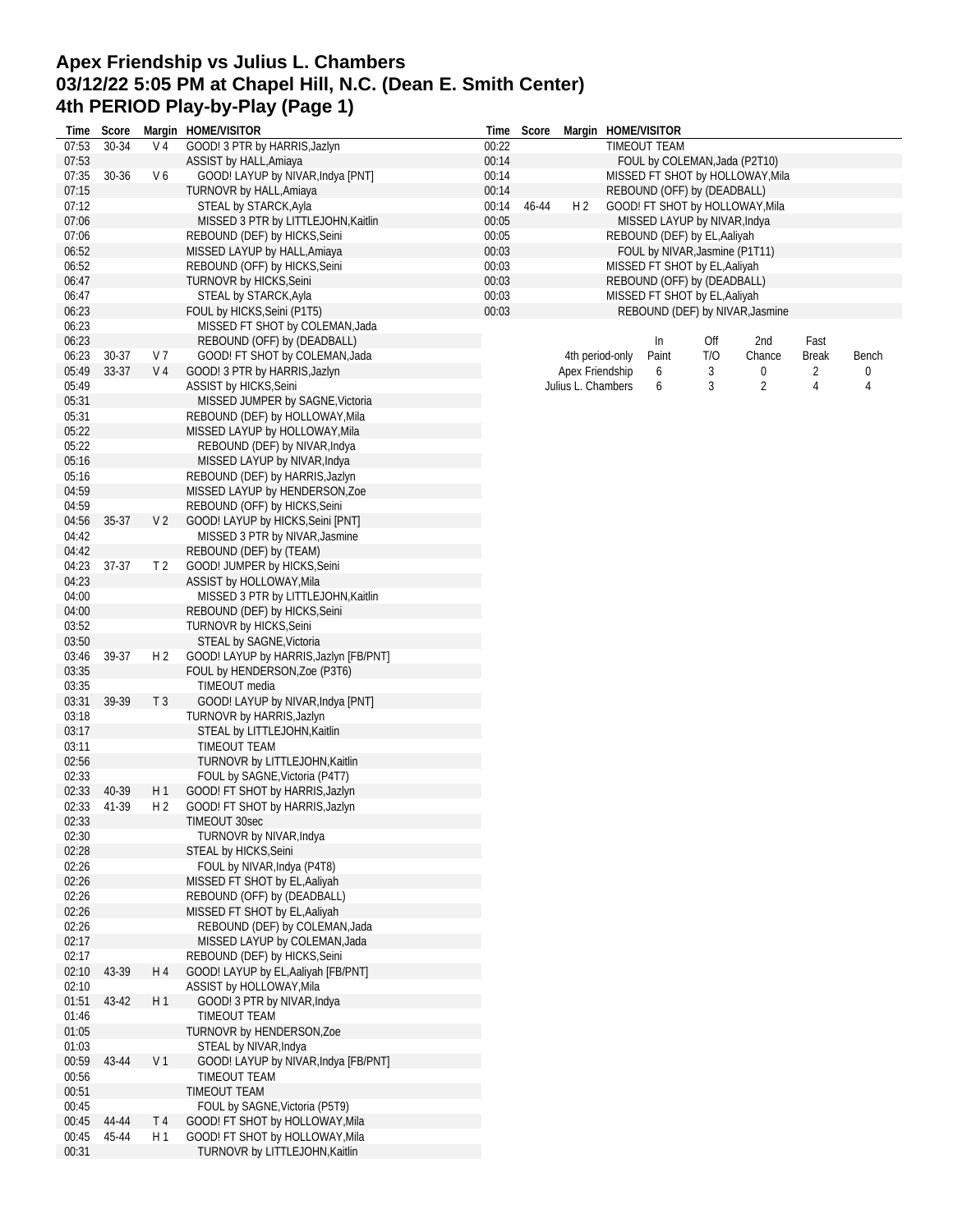#### **Official Basketball Box Score -- 1st Period-Only Apex Friendship vs Julius L. Chambers 03/12/22 5:05 PM at Chapel Hill, N.C. (Dean E. Smith Center)**

**Apex Friendship 14 • 29-3 (12-2)**

|    |                     |                | Total    | 3-Ptr   | Rebounds |          |              |     |                  |                 |   |    |            |                  |      |
|----|---------------------|----------------|----------|---------|----------|----------|--------------|-----|------------------|-----------------|---|----|------------|------------------|------|
| ## | Player              |                | FG-FGA   | FG-FGA  | FT-FTA   | Off      | Def          | Tot | PF               | ТP              | А | TO | <b>Blk</b> | <b>Stl</b>       | Min  |
| 10 | NIVAR, Jasmine      |                | 2-3      | $1-2$   | $2 - 2$  |          | റ            | 3   | 0                |                 |   |    |            | 0                |      |
| 23 | ANDERSON, Lia       | $\mathsf{C}$   | $0-0$    | $0-0$   | $0-0$    |          |              | C   | 0                | $\overline{0}$  |   |    |            |                  |      |
| 11 | SAGNE, Victoria     | g              | $0 - 3$  | $0 - 1$ | $0-0$    |          |              |     | 0                | 0               |   |    |            | 0                | 8    |
| 12 | NIVAR, Indya        | $\mathfrak{g}$ | $1-6$    | $0 - 2$ | $0-0$    |          | 2            | 3   |                  | C.              |   |    |            | $\boldsymbol{0}$ | 8    |
| 13 | COLEMAN, Jada       | g              | $1-2$    | $1-2$   | $2 - 2$  | $\Omega$ |              |     |                  | 5               |   |    |            | $\boldsymbol{0}$ | 8    |
| 25 | <b>BEAM, Marlee</b> |                | $0-0$    | $0-0$   | $0-0$    | $\theta$ | $\mathbf{0}$ | 0   | $\boldsymbol{0}$ | $\overline{0}$  |   | 0  | 0          | $\overline{0}$   | $0+$ |
| 30 | LITTLEJOHN, Kaitlin |                | $0-0$    | $0-0$   | $0-0$    | $\Omega$ | 0            | 0   | $\Omega$         | 0               |   | U  |            | $\overline{0}$   | $0+$ |
|    | Team                |                |          |         |          | $\theta$ |              |     |                  |                 |   |    |            |                  |      |
|    | Totals              |                | $4 - 14$ | $2 - 7$ | 4-4      | 4        |              |     |                  | 14 <sub>1</sub> |   | b  |            |                  |      |

| FG %:   | 4-14 | 28.6%  |
|---------|------|--------|
| 3FG %:  | 2-7  | 28.6%  |
| $FT$ %: | 4-4  | 100.0% |

**Julius L. Chambers 10 • 24-6 (11-1)**

|    |                                                        |              | Total    | 3-Ptr  | Rebounds |                  |                |                  |                  |                 |                |                |                |                  |                      |
|----|--------------------------------------------------------|--------------|----------|--------|----------|------------------|----------------|------------------|------------------|-----------------|----------------|----------------|----------------|------------------|----------------------|
| ## | Player                                                 |              | FG-FGA   | FG-FGA | FT-FTA   | Off              | Def            | Tot              | PF               | <b>TP</b>       | A              | TO             | <b>Blk</b>     | Stl              | Min                  |
| 30 | HENDERSON, Zoe                                         |              | $1-2$    | $0-0$  | $0-0$    | $\overline{0}$   | $\mathbf{0}$   | $\mathbf{0}$     | $\Omega$         | 2               | 0              |                | $\Omega$       | $\overline{0}$   | 5                    |
| 33 | MORELAND, Trinity                                      | $\mathsf{C}$ | $0 - 1$  | $0-0$  | $0-0$    |                  | $\mathbf 0$    |                  | $\boldsymbol{0}$ | $\overline{0}$  | 0              | $\overline{2}$ | $\overline{0}$ | 1                | 4                    |
| 02 | EL, Aaliyah                                            | g            | $0 - 1$  | $0-0$  | $0-0$    | 0                |                |                  |                  | 0               |                | $\Omega$       | $\Omega$       | $\boldsymbol{0}$ |                      |
| 10 | HOLLOWAY, Mila                                         | g            | $2 - 5$  | $1-2$  | $0-0$    | $\mathbf 0$      | $\overline{2}$ | $\overline{2}$   |                  | 5 <sup>1</sup>  | 0              | $\mathbf 0$    | $\overline{0}$ | $\mathbf 0$      | 8                    |
| 11 | HARRIS, Jazlyn                                         | g            | $0-0$    | $0-0$  | $0-0$    | $\boldsymbol{0}$ | $\overline{0}$ | 0                | $\mathbf{0}$     | 0               | $\Omega$       |                | $\Omega$       | 2                | 5                    |
| 05 | ENGLE, Nykera                                          |              | $0-0$    | $0-0$  | $1-2$    | $\mathbf 0$      | $\mathbf 0$    | $\overline{0}$   | $\mathbf 0$      |                 | $\Omega$       | $\mathbf 0$    | $\overline{0}$ | $\mathbf 0$      | $0+$                 |
| 12 | HALL, Amiaya                                           |              | $0-0$    | $0-0$  | $0-0$    | $\boldsymbol{0}$ | $\mathbf 0$    | $\overline{0}$   | $\mathbf 0$      | $\overline{0}$  | 0              |                | $\mathbf 0$    | 0                | 2                    |
| 15 | HICKS, Seini                                           |              | $0 - 2$  | $0-0$  | $0-0$    | $\overline{2}$   | $\overline{2}$ | 4                | $\mathbf 0$      | $\overline{0}$  | $\overline{2}$ | $\theta$       | $\overline{0}$ | 0                | 3                    |
| 23 | DECKER, Kay                                            |              | $1-2$    | $0-0$  | $0-0$    | $\mathbf 0$      | 1              |                  |                  | 2               | $\Omega$       | $\overline{0}$ | $\Omega$       | 0                | 2                    |
|    | Team                                                   |              |          |        |          | 0                | $\mathbf 0$    | $\boldsymbol{0}$ |                  |                 |                |                |                |                  |                      |
|    | <b>Totals</b>                                          |              | $4 - 13$ | $1-2$  | $1-2$    | 3                | 6              | 9                | 3                | 10 <sup>1</sup> | 3              | 5              | $\mathbf 0$    | $\overline{3}$   |                      |
|    | FG %:<br>$4 - 13$<br>30.8%<br>3FG %:<br>$1-2$<br>50.0% |              |          |        |          |                  |                |                  |                  |                 |                |                |                |                  | Deadball<br>Rebounds |

Officials: Chris Riddle, Milas Kelly, Ian McLeod

Technical fouls: Apex Friendship-None. Julius L. Chambers-None.

FT %: 1-2 50.0%

Attendance: 2420

2022 NCHSAA 4A Women's Basketball State Championship Game

| Score by periods      | 1st | 2 <sub>nd</sub> | 3rd | 4th | Total |
|-----------------------|-----|-----------------|-----|-----|-------|
| Apex Friendship       | 11  |                 |     |     |       |
| Julius L.<br>Chambers | 10  |                 |     |     | 10    |

Last FG - AFHS-W 1st-03:05, JLCHS-W 1st-01:06.

Largest lead - AFHS-W by 8 1st-01:59, JLCHS-W None.

AFHS-W led for 30:51. JLCHS-W led for 00:00. Game was tied for -6:-51.

|         | In    | Off | 2nd        | Fast         |       |
|---------|-------|-----|------------|--------------|-------|
| Points  | Paint | T/O | Chance     | <b>Break</b> | Bench |
| AFHS-W  |       |     |            |              | O     |
| JLCHS-W |       |     | $^{\circ}$ |              |       |

Score tied - 1 time.

Lead changed - 0 times.

Deadball Rebounds



 $\boldsymbol{0}$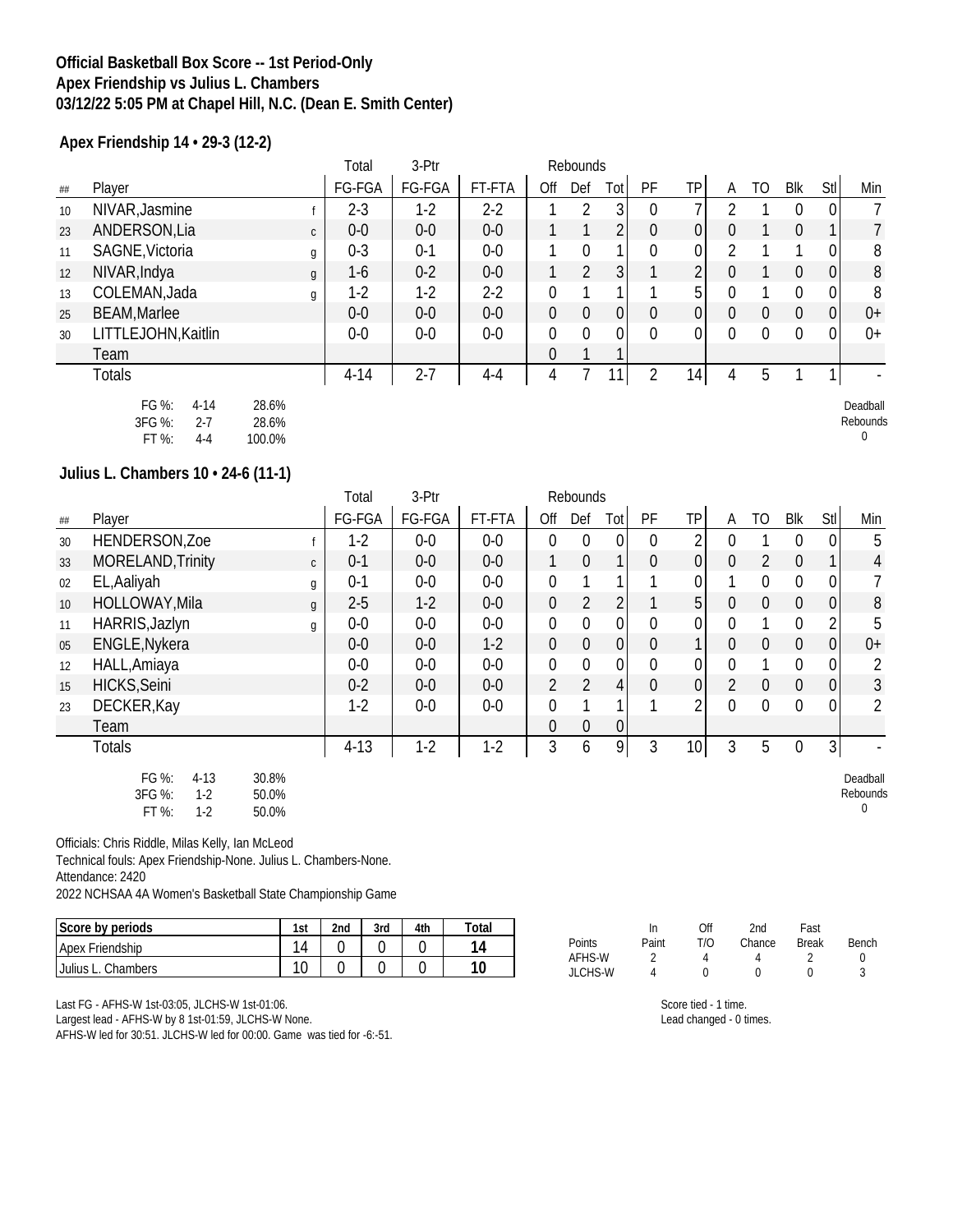### **Official Basketball Box Score -- 2nd Period-Only Apex Friendship vs Julius L. Chambers 03/12/22 5:05 PM at Chapel Hill, N.C. (Dean E. Smith Center)**

**Apex Friendship 12 • 29-3 (12-2)**

|    |                               | Total    | 3-Ptr   |         |          | Rebounds       |                |    |    |   |    |            |            |     |
|----|-------------------------------|----------|---------|---------|----------|----------------|----------------|----|----|---|----|------------|------------|-----|
| ## | Player                        | FG-FGA   | FG-FGA  | FT-FTA  | Off      | Def            | Tot            | PF | ТP | А | TO | <b>Blk</b> | <b>Stl</b> | Min |
| 10 | NIVAR, Jasmine                | $0 - 2$  | $0-0$   | $0-0$   |          | 0              | 0              | 0  | 0  |   |    |            | 0          | 6   |
| 23 | ANDERSON, Lia<br>$\mathsf{C}$ | $0-0$    | $0-0$   | $0-0$   | $\theta$ | $\mathbf{0}$   | 0              | 0  | 0  |   |    |            | 1          | 3   |
| 11 | SAGNE, Victoria<br>g          | $1 - 4$  | $0 - 1$ | $2 - 2$ |          |                | 4              |    | 4  |   |    |            |            | 8   |
| 12 | NIVAR, Indya<br>g             | $0 - 2$  | $0-1$   | $1-2$   | $\Omega$ | $\mathfrak{D}$ |                |    |    |   |    |            |            | 6   |
| 13 | COLEMAN, Jada<br>g            | $3-3$    | $0-0$   | 1-1     |          | 0              | 0              | 0  |    |   |    |            | 0          | 5   |
| 25 | <b>BEAM, Marlee</b>           | $0-0$    | $0-0$   | $0-0$   | $\theta$ | $\theta$       | 0              |    | 01 |   | 0  |            |            | 4   |
| 30 | LITTLEJOHN, Kaitlin           | $0-0$    | $0-0$   | $0-0$   |          | $\Omega$       | 0              | 0  |    |   |    |            | 2          | 6   |
|    | Team                          |          |         |         |          |                | 3 <sup>1</sup> |    |    |   |    |            |            |     |
|    | Totals                        | $4 - 11$ | $0 - 2$ | $4 - 5$ |          | b              | 9              | 3  | 12 |   |    |            | 6          |     |

| FG %:  | 4-11  | 36.4%   |
|--------|-------|---------|
| 3FG %: | 0-2   | $0.0\%$ |
| FT %:  | $4-5$ | 80.0%   |

## **Julius L. Chambers 6 • 24-6 (11-1)**

|        |                                                     |                          | Total   | 3-Ptr   |        |                  | Rebounds       |                  |                |                |                |                  |                  |                  |                           |
|--------|-----------------------------------------------------|--------------------------|---------|---------|--------|------------------|----------------|------------------|----------------|----------------|----------------|------------------|------------------|------------------|---------------------------|
| ##     | Player                                              |                          | FG-FGA  | FG-FGA  | FT-FTA | Off              | Def            | Totl             | PF             | TP             | A              | TO.              | Blk              | Stl              | Min                       |
| 30     | HENDERSON, Zoe                                      |                          | $0-0$   | $0-0$   | $0-0$  | 0                | 0              | $\mathbf 0$      | 2              | 0              |                | 2                | $\mathbf 0$      | $\overline{0}$   | 4                         |
| 33     | MORELAND, Trinity                                   | $\mathsf{C}$             | $0 - 1$ | $0-0$   | $0-0$  | $\mathbf 0$      |                | 1 <sub>1</sub>   | $\overline{0}$ | 0              | $\overline{0}$ | $\mathbf 0$      | $\overline{0}$   | $\overline{0}$   | 5                         |
| 02     | EL, Aaliyah                                         | g                        | $1-2$   | $0-0$   | $0-0$  | $\mathbf 0$      | $\mathbf 0$    | 0                | 0              | 2              | $\overline{0}$ | $\boldsymbol{0}$ | $\boldsymbol{0}$ | $\boldsymbol{0}$ | 6                         |
| 10     | HOLLOWAY, Mila                                      | $\mathfrak{g}$           | $0 - 2$ | $0 - 2$ | $0-0$  | $\overline{0}$   | $\mathbf 0$    | $\overline{0}$   | $\overline{0}$ | $\overline{0}$ | $\overline{0}$ | $\overline{2}$   | $\overline{0}$   | $\overline{0}$   | $\overline{7}$            |
| 11     | HARRIS, Jazlyn                                      | g                        | $0-0$   | $0-0$   | $0-0$  | 0                |                | 1                |                | 0              | $\overline{0}$ | $\overline{2}$   | $\overline{0}$   | $\boldsymbol{0}$ | 2                         |
| $00\,$ | CREECH, Jada                                        |                          | $0-0$   | $0-0$   | $0-0$  | $\overline{0}$   | $\mathbf 0$    | $\overline{0}$   |                | $\overline{0}$ | $\overline{0}$ |                  | $\mathbf 0$      | $\overline{0}$   |                           |
| 05     | ENGLE, Nykera                                       |                          | $0-0$   | $0-0$   | $0-0$  | $\boldsymbol{0}$ | $\mathbf 0$    | $\boldsymbol{0}$ | $\mathbf{0}$   | 0              | $\overline{0}$ |                  | $\overline{0}$   | $\boldsymbol{0}$ | 3                         |
| 12     | HALL, Amiaya                                        |                          | $0-0$   | $0-0$   | $0-0$  | $\mathbf 0$      |                | 11               | $\overline{0}$ | $\overline{0}$ | $\overline{2}$ | $\mathbf 0$      | $\overline{0}$   | $\overline{0}$   | $\overline{2}$            |
| 15     | HICKS, Seini                                        |                          | $2 - 2$ | $0-0$   | $0-0$  | $\boldsymbol{0}$ | $\mathbf 0$    | $\overline{0}$   | $\mathbf 0$    | $\frac{4}{ }$  | $\overline{0}$ | $\mathbf 0$      | $\overline{0}$   | $\overline{0}$   | 2                         |
| 23     | DECKER, Kay                                         |                          | $0 - 2$ | $0 - 1$ | $0-0$  | $\mathbf 0$      | $\overline{2}$ | $\overline{2}$   | $\overline{0}$ | 0              | $\overline{0}$ | 1                | $\mathbf 0$      | $\overline{0}$   | 3                         |
|        | Team                                                |                          |         |         |        | $\boldsymbol{0}$ | $\pmb{0}$      | 0                |                |                |                |                  |                  |                  |                           |
|        | <b>Totals</b>                                       |                          | $3-9$   | $0 - 3$ | $0-0$  | 0                | 5              | 5 <sup>1</sup>   | 4              | 6              | 3              | 9                | $\boldsymbol{0}$ | $\overline{0}$   |                           |
|        | FG %:<br>$3-9$<br>3FG %:<br>$0-3$<br>FT %:<br>$0-0$ | 33.3%<br>$0.0\%$<br>0.0% |         |         |        |                  |                |                  |                |                |                |                  |                  |                  | Deadball<br>Rebounds<br>0 |

Officials: Chris Riddle, Milas Kelly, Ian McLeod

Technical fouls: Apex Friendship-None. Julius L. Chambers-None.

Attendance: 2420

2022 NCHSAA 4A Women's Basketball State Championship Game

| Score by periods       | 1st | 2nd | 3rd | 4th | Totar |
|------------------------|-----|-----|-----|-----|-------|
| <b>Apex Friendship</b> |     |     |     |     | 1 ^   |
| Julius L.<br>Chambers  |     |     |     |     |       |

Last FG - AFHS-W 2nd-02:35, JLCHS-W 2nd-00:24. Largest lead - AFHS-W by 14 2nd-02:12, JLCHS-W None. AFHS-W led for 16:00. JLCHS-W led for 00:00. Game was tied for 00:00.

|               |       | Off | 2nd    | Fast         |       |
|---------------|-------|-----|--------|--------------|-------|
| <b>Points</b> | Paint | T/O | Chance | <b>Break</b> | Bench |
| AFHS-W        | 8     | 8   |        |              |       |
| JLCHS-W       |       |     | U      |              |       |

Score tied - 0 times. Lead changed - 0 times.

Deadball Rebounds

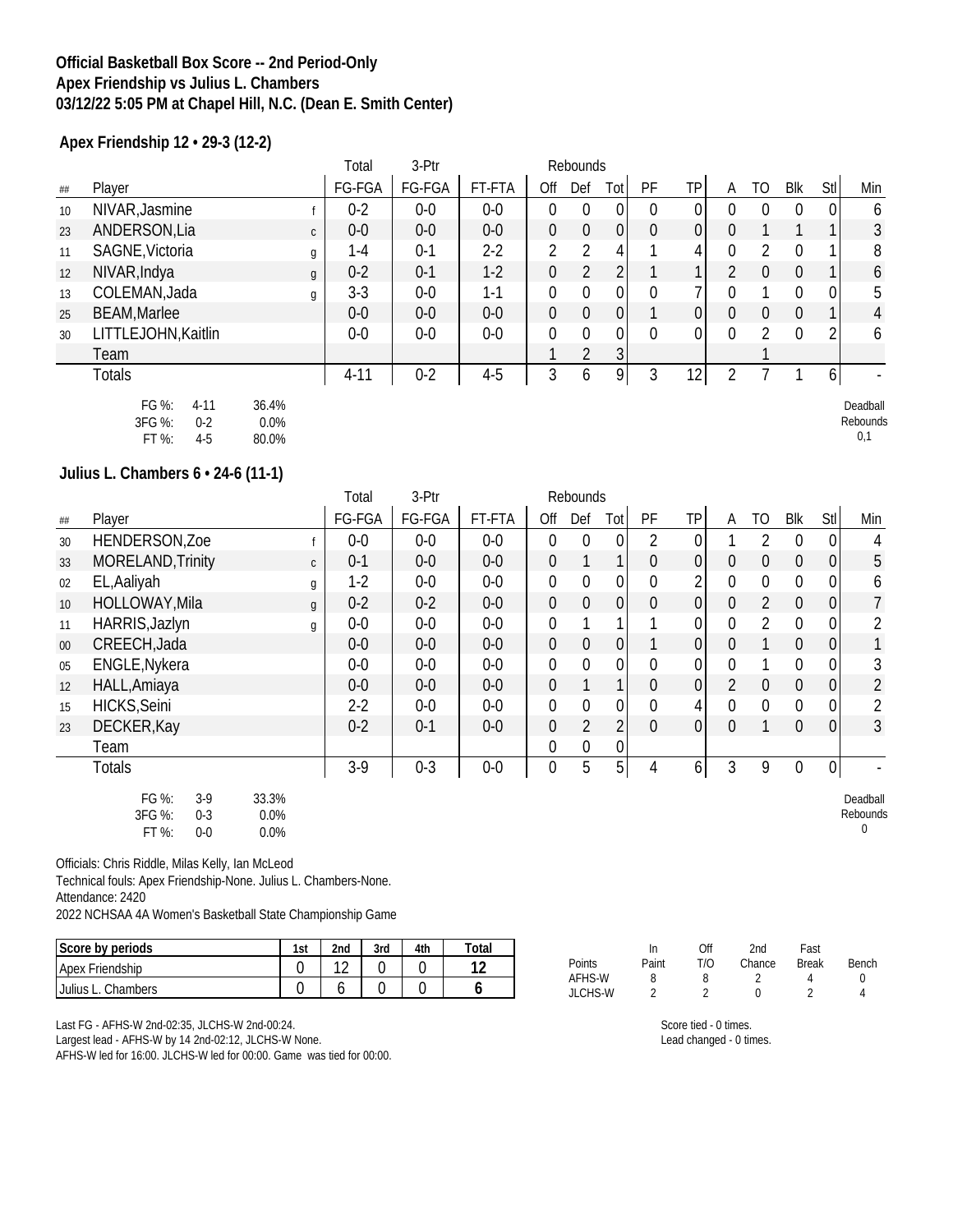## **Official Basketball Box Score -- 3rd Period-Only Apex Friendship vs Julius L. Chambers 03/12/22 5:05 PM at Chapel Hill, N.C. (Dean E. Smith Center)**

**Apex Friendship 8 • 29-3 (12-2)**

|    |                               | Total    | 3-Ptr   |         |                  | Rebounds       |                |                  |                |          |                |                |                |                |
|----|-------------------------------|----------|---------|---------|------------------|----------------|----------------|------------------|----------------|----------|----------------|----------------|----------------|----------------|
| ## | Player                        | FG-FGA   | FG-FGA  | FT-FTA  | Off              | Def            | Tot            | PF               | <b>TP</b>      | A        | TO             | Blk            | Stl            | Min            |
| 10 | NIVAR, Jasmine                | $0 - 2$  | $0-0$   | $0-0$   | $\mathfrak{D}$   |                | 3              | $\theta$         | 0              |          | 0              |                | 0              | 6              |
| 23 | ANDERSON, Lia<br>$\mathsf{C}$ | $0 - 1$  | $0-0$   | $0-0$   | $\boldsymbol{0}$ | $\mathbf 0$    | 0              | $\theta$         | $\overline{0}$ | $\Omega$ | $\theta$       | $\theta$       | 0              | 5              |
| 11 | SAGNE, Victoria<br>g          | $0 - 4$  | $0 - 2$ | $0-0$   | $\mathbf 0$      | $\mathbf 0$    | 0              | $\overline{2}$   | $\overline{0}$ |          |                | $\Omega$       | 1              | 8              |
| 12 | NIVAR, Indya<br>g             | $0 - 2$  | $0 - 1$ | $2-2$   | $\mathbf 0$      |                |                |                  | 2              |          |                | $\overline{0}$ | $\overline{0}$ | 8              |
| 13 | COLEMAN, Jada<br>g            | $1-3$    | $1-2$   | $0-0$   | $\mathbf 0$      |                |                | $\overline{0}$   | 31             | 0        |                | $\Omega$       | $\mathbf 0$    | 8              |
| 20 | STARCK, Ayla                  | $0-0$    | $0-0$   | $0-0$   | $\boldsymbol{0}$ | $\mathbf 0$    | 0              | $\boldsymbol{0}$ | $\overline{0}$ | 0        | $\theta$       | $\overline{0}$ | 0              | $0+$           |
| 25 | <b>BEAM, Marlee</b>           | $0-0$    | $0-0$   | $0-0$   | $\mathbf 0$      | $\mathbf 0$    | 0              | 3                | $\overline{0}$ | $\Omega$ | $\overline{0}$ | $\mathbf 0$    | 0              | $\overline{2}$ |
| 30 | LITTLEJOHN, Kaitlin           | $1 - 1$  | $1 - 1$ | $0-0$   | $\overline{0}$   | $\overline{0}$ | 0              | $\theta$         | 3              | $\Omega$ | $\overline{0}$ | $\overline{0}$ | $\mathbf 0$    |                |
|    | Team                          |          |         |         |                  | $\overline{2}$ | 3 <sub>l</sub> |                  |                |          |                |                |                |                |
|    | <b>Totals</b>                 | $2 - 13$ | $2-6$   | $2 - 2$ | 3                | 5              | 8 <sup>1</sup> | 6                | 8              | C        | 3              | $\Omega$       | 1              |                |
|    | FG %:<br>$2 - 13$<br>15.4%    |          |         |         |                  |                |                |                  |                |          |                |                |                | Deadball       |
|    | 3FG %:<br>33.3%<br>2-6        |          |         |         |                  |                |                |                  |                |          |                |                |                | Rebounds       |

| Julius L. Chambers $11 \cdot 24 \cdot 6$ (11-1) |  |  |
|-------------------------------------------------|--|--|
|                                                 |  |  |

FT %: 2-2 100.0%

|    |                                                        |                           | Total   | 3-Ptr   |         |                  | Rebounds       |                 |                |                 |                |                  |                  |                |                           |
|----|--------------------------------------------------------|---------------------------|---------|---------|---------|------------------|----------------|-----------------|----------------|-----------------|----------------|------------------|------------------|----------------|---------------------------|
| ## | Player                                                 |                           | FG-FGA  | FG-FGA  | FT-FTA  | Off              | Def            | Tot             | PF             | <b>TP</b>       | A              | TO               | <b>Blk</b>       | Stl            | Min                       |
| 30 | HENDERSON, Zoe                                         |                           | $0-0$   | $0-0$   | $0-0$   | 0                | 2              | 2               | $\Omega$       | 0               | $\overline{0}$ | $\overline{0}$   | $\boldsymbol{0}$ | 0              | 5                         |
| 33 | MORELAND, Trinity                                      | $\mathsf{C}$              | $1-2$   | $0-0$   | $0-0$   | $\mathbf 0$      | 1              | 1               | 1              | $\overline{2}$  | $\mathbf 0$    | $\overline{0}$   |                  | 0              | 3                         |
| 02 | EL, Aaliyah                                            | g                         | $1 - 1$ | $0-0$   | $1-2$   | $\mathbf 0$      |                |                 | 2              | 3 <sup>1</sup>  | $\overline{0}$ | $\overline{0}$   | $\boldsymbol{0}$ | 0              | 3                         |
| 10 | HOLLOWAY, Mila                                         | $\mathfrak{g}$            | $0 - 4$ | $0 - 1$ | $0-0$   | $\mathbf 0$      | $\mathbf 0$    | $\overline{0}$  | 0              | $\overline{0}$  | $\overline{0}$ | $\overline{0}$   | $\mathbf 0$      | 0              | 8                         |
| 11 | HARRIS, Jazlyn                                         | g                         | $2 - 3$ | $0 - 1$ | $0-0$   | $\boldsymbol{0}$ | $\mathbf 0$    | $\mathbf 0$     |                | $\vert 4 \vert$ | $\overline{0}$ | 3                | $\mathbf 0$      | 2              | 7                         |
| 12 | HALL, Amiaya                                           |                           | $0-0$   | $0-0$   | $0-0$   | $\mathbf 0$      | $\mathbf{1}$   | 1               | 0              | $\overline{0}$  | $\overline{0}$ | $\overline{0}$   | $\overline{0}$   | 0              | $\overline{2}$            |
| 15 | <b>HICKS, Seini</b>                                    |                           | $0 - 1$ | $0-0$   | $2 - 4$ | 3                | $\overline{2}$ | 5               | 0              | 2               | $\overline{0}$ | $\boldsymbol{0}$ |                  | 0              | 4                         |
| 23 | DECKER, Kay                                            |                           | $0 - 1$ | $0 - 1$ | $0-0$   | $\overline{0}$   | $\mathbf{0}$   | $\overline{0}$  | $\overline{0}$ | $\overline{0}$  | $\overline{0}$ | $\overline{0}$   | $\overline{0}$   | 0              | 5                         |
|    | Team                                                   |                           |         |         |         | 1                |                | ኅ               |                |                 |                |                  |                  |                |                           |
|    | Totals                                                 |                           | $4-12$  | $0 - 3$ | $3-6$   | 4                | 8              | 12 <sub>1</sub> | 4              | 11              | 0              | 3                | $\overline{2}$   | $\overline{2}$ |                           |
|    | FG %:<br>$4-12$<br>3FG %:<br>$0 - 3$<br>FT %:<br>$3-6$ | 33.3%<br>$0.0\%$<br>50.0% |         |         |         |                  |                |                 |                |                 |                |                  |                  |                | Deadball<br>Rebounds<br>2 |

Officials: Chris Riddle, Milas Kelly, Ian McLeod

Technical fouls: Apex Friendship-None. Julius L. Chambers-None.

Attendance: 2420

2022 NCHSAA 4A Women's Basketball State Championship Game

| Score by periods         | 1st | 2 <sub>nd</sub> | 3rd | 4th | otal |
|--------------------------|-----|-----------------|-----|-----|------|
| Apex Friendship          |     |                 |     |     |      |
| ∟. Chambers<br>Julius L. |     |                 |     |     |      |

Last FG - AFHS-W 3rd-01:10, JLCHS-W 3rd-00:21.

Largest lead - AFHS-W by 14 2nd-02:12, JLCHS-W None.

AFHS-W led for 08:00. JLCHS-W led for 00:00. Game was tied for 00:00.

|         | In    | Off | 2nd    | Fast         |       |
|---------|-------|-----|--------|--------------|-------|
| Points  | Paint | T/O | Chance | <b>Break</b> | Bench |
| AFHS-W  |       |     | 5      |              |       |
| JLCHS-W | 8     |     |        |              |       |

0,1

Score tied - 0 times.

Lead changed - 0 times.